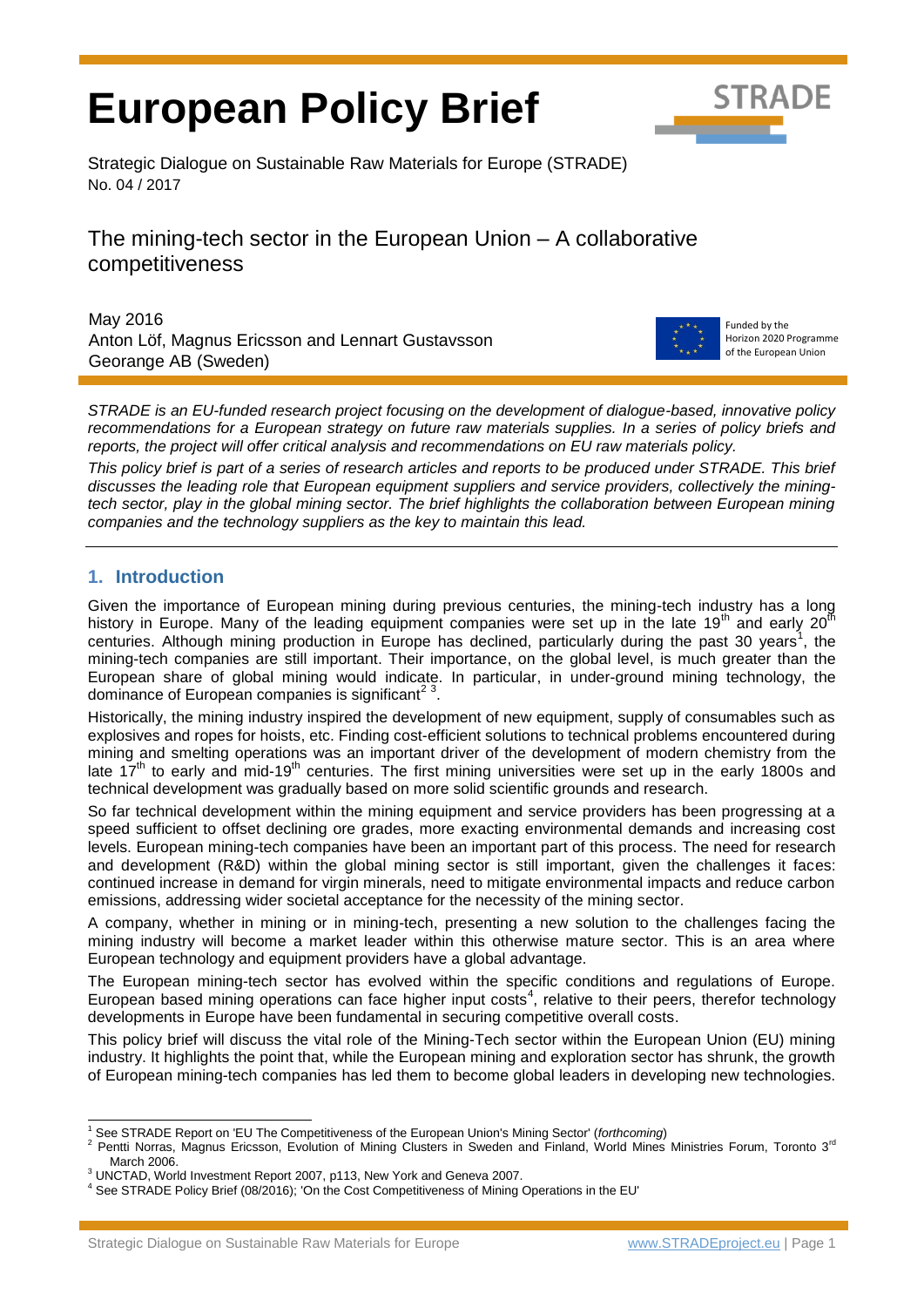Efforts to support the mining sector firms, by the EU and Member States are discussed in STRADE [Policy](http://www.stradeproject.eu/fileadmin/user_upload/pdf/PolicyBrief_06-2016_Nov2016_FINAL.pdf)  [Brief 06/2017.](http://www.stradeproject.eu/fileadmin/user_upload/pdf/PolicyBrief_06-2016_Nov2016_FINAL.pdf)

The policy brief examines a wide range of subsectors of the mining-tech industry: equipment, services, consultants, consumables are some. We use the terms mining-tech industry or mining-tech sector to cover all these subsectors.

This research has been compiled as a desktop study drawing on company reports, conference proceedings, international mining press, industry literature, and various EU project publications. Interviews have been conducted with representatives from government, industry and NGOs drawn from the network of Georange<sup>5</sup>. The examples of new and potentially important technologies are far from conclusive and only represent a sample of current development directions.

This brief starts with a profile of the mining-tech sector in Europe, followed by a presentation of the global market size of this sector. This is followed by a discussion of technology areas that are at the leading edge in the mining sector. Finally, the brief concludes with a discussion, and a few conclusions are drawn.

## **2. Mining technology sector profile**

There are currently several thousands of companies within the EU which belong to the mining-tech sector. More than 2 500 companies are listed within the subsector mining suppliers in Europe (excluding the CIS)<sup>6</sup>, the bulk of which are listed as located in the EU28. These firms range from large companies with multiple sector operations (from construction equipment to mining), while others are small-scale, often niche market, operators.

Among the major companies are FLSmidth (Denmark), Metso and Outotec (Finland), Michelin (France), Liebherr and Siemens (Germany), Atlas Copco and Sandvik (Sweden) ABB (Switzerland) and Weir (UK). These firms and their subsidiaries engage in production and sales and services (after-sales) catering for the entire global market. For example, Weir operates in more than 70 countries; Sandvik has employees and representation in more than 130 countries. The mining applications of such large companies form only a small part of their total business.

The major companies have mining as one of their divisions, which also deals with other sectors such as the construction sector (road construction for example), tunnelling and other infrastructural projects which include drilling, blasting and rock work. This makes it more difficult to estimate the mining part of the total sales of these companies. The market shares calculated in Table 1 are only indications of the size of these companies.

Other mining-tech sector companies are medium to small size niche companies. Some of these companies are established globally albeit in a smaller market segment such as Dywidag (bolts and other rock securing supplies), Magotteaux (grinding media), BASF (ground control chemicals), Alvenius (piping solutions), Wassara (hydraulic drills) etc.

Yet another group of companies are new start-ups with a base in Europe like Mobilaris (positioning systems) and Oryx (training simulators). There are many others applying new IT technologies to the mining sector.

While still others tend to cater to local (within a country or in Europe) markets or sell their services or products to larger Original Equipment Manufacturers (OEMs) or engineering companies who assemble or use the products within their larger product/ project. Tammet (safety netting) is such a company.

Some Europe based companies are no longer controlled by European interests but have been taken over by competitors from other parts of the world. For example, Flygt pumps,

| Table 1: Major mining-tech company revenues and market shares, 2016 |                |                       |         |                 |
|---------------------------------------------------------------------|----------------|-----------------------|---------|-----------------|
|                                                                     | <b>Sandvik</b> | <b>Atlas</b><br>Copco | Weir    | <b>Michelin</b> |
| <b>Group performance</b>                                            |                |                       |         |                 |
| Revenues (EUR million)                                              | 8469           | 10 525                | 2 1 9 6 | 20 907          |
| Share of mining                                                     | 38%            | 36%                   | 60%     | 14%             |
|                                                                     |                | <b>Mining segment</b> |         |                 |
| Company estimated value of<br>total market (EUR million)            | 27 518         | na                    | 7 500   | 16 000          |
| Company revenues<br>(EUR million)                                   | 3 2 1 9        | 3825                  | 1 324   | 2836            |
|                                                                     |                |                       |         |                 |
| Global market share                                                 | 12%            | na                    | 18%     | 18%             |

<sup>&</sup>lt;sup>5</sup> GEORANGE is a non-profit organization whose main task is to expand the concept of "development" in the mining and minerals industry.

<sup>6</sup> <http://www.infomine.com/suppliers/buyersguide/r8/europe.aspx>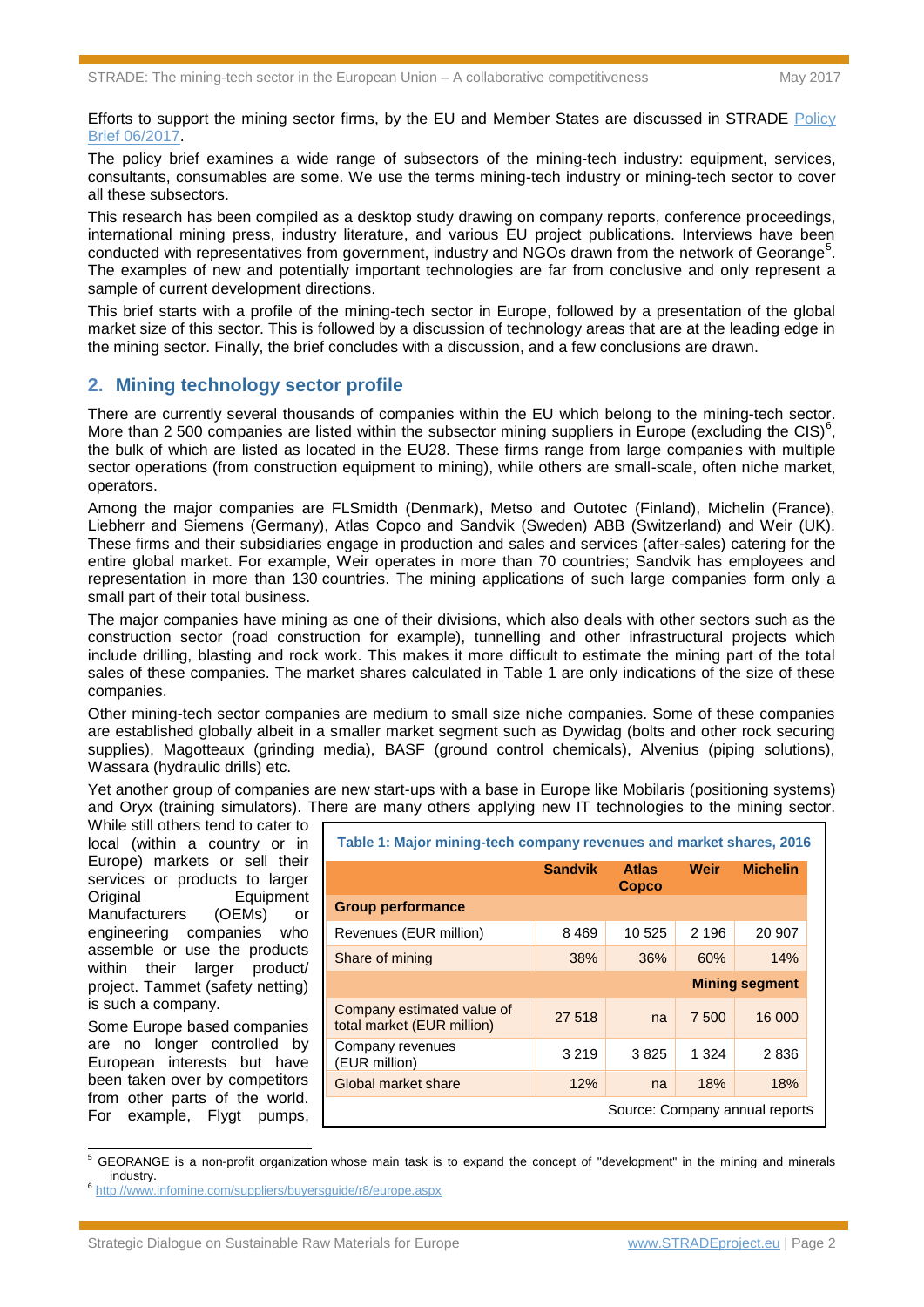which are part of the US based Xylem (ITT Technologies) and Nitro Nobel, are now mainly part of the Australian based global explosives supplier Orica.

It is difficult to assess the size of the mining-tech industry of Europe as these companies cover several industry sectors and there are no easily available statistical figures to relate to. Suffice to say that the leading companies mentioned above have multi-billion Euro revenues.

### **3. The market for mining equipment**

The size of the global market for the mining-tech sector can be indicated by the investments in the larger mining sector. Investments in the global mining industry have been reduced by roughly 50% since their peak in 2012 and were estimated at USD 13 303 million in 2015 (see Figure 1).

During the mining "super cycle" (2003- 2011) the mining industry, including downstream smelters and refineries, grew rapidly. This growth also included the mining-tech industry as sales in all regions increased. For example, Outotec revenues grew 190% in the 2005-2016 period, the mining segment of Atlas Copco saw revenues increase by 354% over the same period.

With the stabilization of prices and the general upturn in the mining industry during  $2016$  and  $2017^7$ , the mining equipment industry is projecting increased sales and a general improvement of the business



 $\tilde{c}$ limate<sup>8</sup>. For example Weir, between 2015 and 2016, increased their sales by 2%<sup>9</sup> and Siemens by 3%<sup>10</sup>.

#### **Regional markets**

The market for mining equipment and services is proportional to the physical flows in the mines, or in other words to the production of ore and barren rock $11$ . Global ore and rock production in the mid-2010's was some  $60\,000$  million tonnes<sup>12</sup>. With continued economic growth, particularly in the developing world, demand for all minerals is expected to increase. In 2015 only 11% of global ore was produced in Europe, including the CIS. China, mainly because of its large coal production, is the largest market as it produces the most ore (see Figure 2). Thus, the main markets of the EU mining-tech industry have already moved outside Europe.

The major mining-tech companies sell their products globally. Theoretically, the European Original Equipment



Manufacturers (OEM) market shares by region should mimic the ore production (Figure 2). The Atlas Copco Group, for example, have seen their regional sales shift. The importance of Europe and North America has

<sup>8</sup> Atlas Copco First-quarter Report, 2017

The Weir Group Annual Report, 2016

 $\overline{a}$ 

*Source: SNL Financial (2015)*

<sup>7</sup> Magnus Ericsson, Anton Löf, Olof Löf, Global Metal Market – Is There a Light at the End of the Tunnel?, World of Mining No.1, 2017

<sup>10</sup> Siemens Annual Report, 2016

<sup>&</sup>lt;sup>11</sup> Barren rock lack the economic potential to become ore i.e. there is not enough metals/minerals to mine it with profit, also known as waste rock.

<sup>12</sup> Minerals4EU Foresight Study- Mining Technology, 2014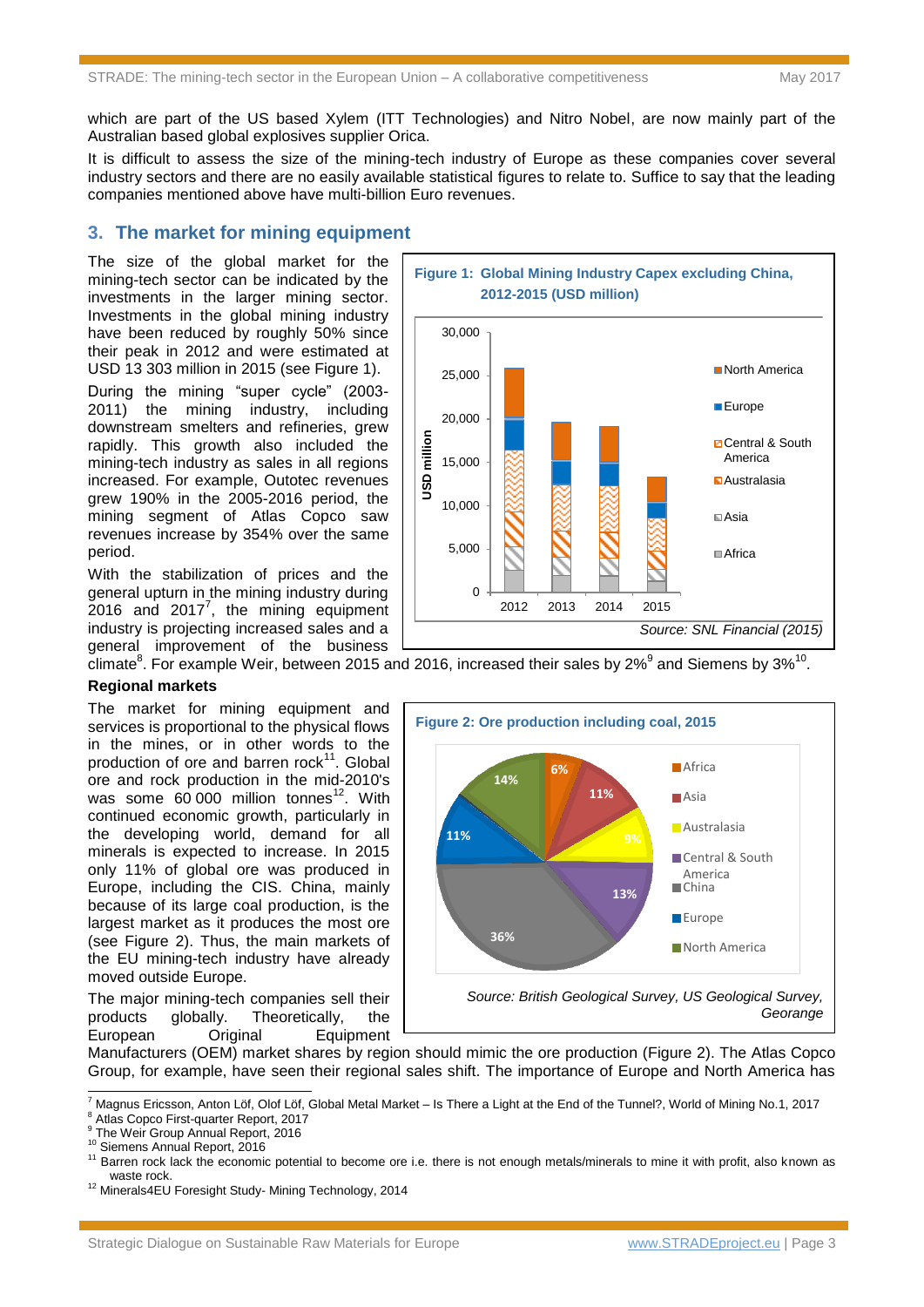declined as a share of total sales, while business with Asia & Australia, South America and Africa & Middle East has increased (see Figure 3).

A few conclusions can be drawn from these overviews of the global mining-tech sector:

- The EU market is small but when including Russia and other East European countries the European market is not negligible.
- Central and South America are dominating investments in recent years while the region's share of total volumes of ore produced is smaller. This is due to the fact that Chinese ore production is less capital intensive and often Chinese mines are considerably smaller and less productive than in other parts of the world.
- The gradual modernization and increased productivity of Chinese production will become an important part of the global mining-tech market in the near future.



Whether this is also a suitable market for the European mining-tech companies is another issue. For the time being the Latin American continent will remain a motor of global mine production and hence miningtech markets.

 Africa remains a relatively under-explored and under-exploited region with interesting geological potential and hence a region which should be of prime long-term interest to European mining-tech companies.

#### **4. Technology areas**

The policy brief now turns to the emerging trends in the technology development within the mining sector. The trends can be divided into four main categories of factors influencing and driving mining technology development:

- Increased productivity, and cutting production costs
- Energy/water efficiency, reducing energy and water usage
- Sustainable mining, limit environmental impact and reduce footprint both ecologically and socially while taking greater socioeconomic development responsibilities
- Health & safety, reduce accidents and improve the health and safety situation for miners and neighbours including a more gender neutral work atmosphere.

The overriding trend, linking all these factors together can be described as the 'Internet of Mines'. Through digitalization, companies are trying to: remote operate machines, connect machines with other machines, make machines self-diagnosing, monitor employees in the



mines etc. These efforts increase the effectivity in the mine and/or the processing plant, logistics, as well as increase safety measures and make the processes more sustainable. Figure 4 shows the interconnections between the emerging mining challenges and the role the Internet of Mines plays.

 $\overline{a}$ 

Strategic Dialogue on Sustainable Raw Materials for Europe [www.STRADEproject.eu](http://www.stradeproject.eu/) | Page 4

<sup>&</sup>lt;sup>13</sup> Minerals4EU Foresight Study- Mining Technology, 2014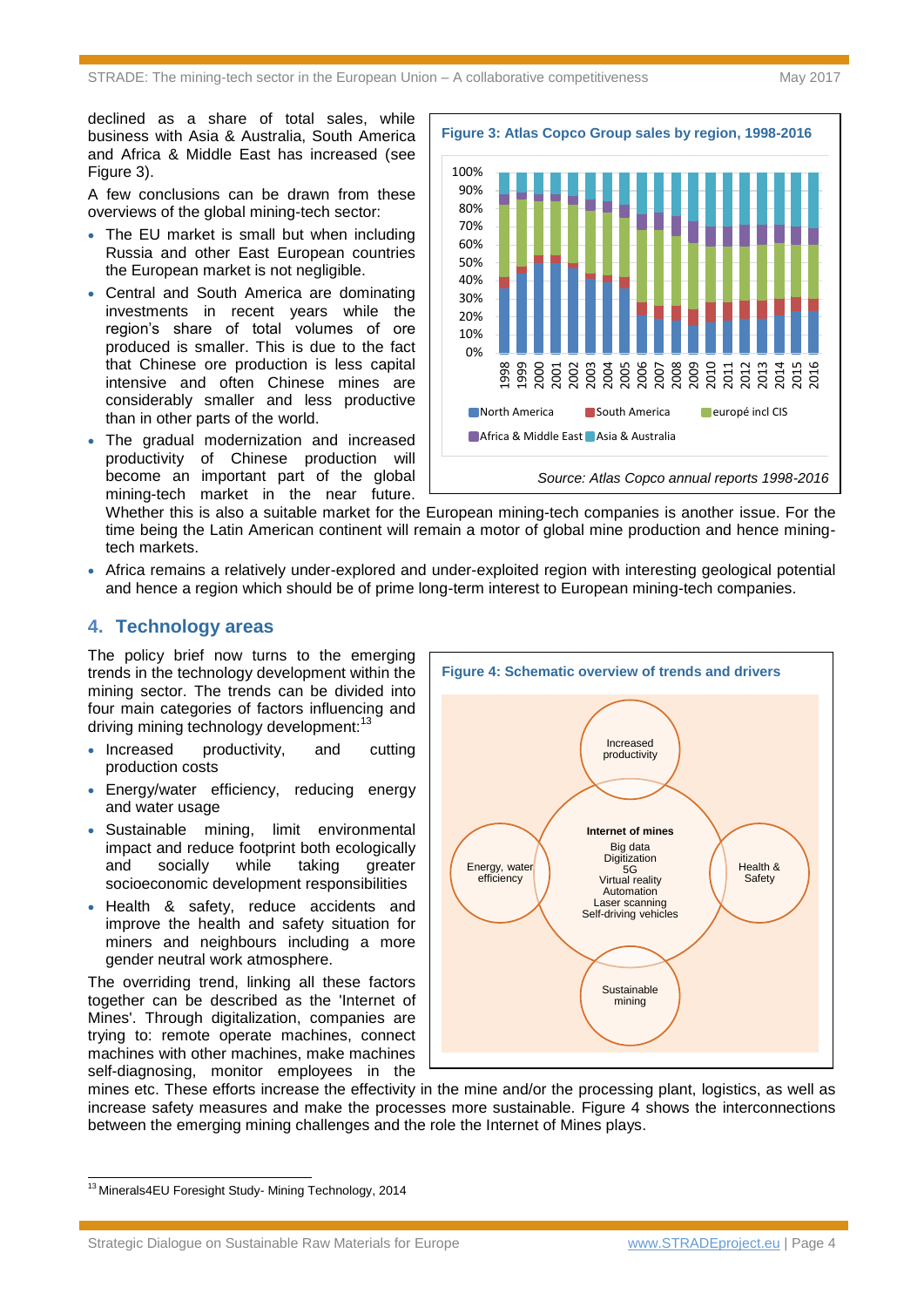Digital technologies increasingly find application not only in mine operations but also other areas such as logistics, exploration and acquisitions<sup>14</sup>. The new digital technologies most widely applied include: Robotics, drones, remote operation centres, artificial intelligence and cybersecurity.

We present some of the emerging technology advancements in the sector.

#### **Sensors and laser scanners**

The development of cheap sensors and laser scanners has been one of the most important devices developed within the Internet of Mines, with far reaching applications. These devices can typically read the percentage of metals in ores and products, the size of grains etc, in real time, thus enabling the operators to manage the processes much more efficiently. This adds to the cost efficiency of mining operations.

Stemming from sensor technology, Mobilaris has developed a real-time positioning system for employees and equipment in mines. The system is in operation in several mines and allows the mine operator to avoid bottlenecks in underground traffic, increase effectiveness as downtime from searching for tools or people can be minimized. This also contributes to health and safety, as in case of an emergency evacuation of the mine, the location of employees in danger is known. This allows rescue teams to save valuable time and reach miners quickly.

For scanning systems to work efficiently, the mapping of the mine needs to be very detailed. Volvo trucks, for example, have been equipped with laser scanners in some of Boliden's (Sweden) underground mines. With the advancement in digitization technology, they can scan the mine as they drive through the complex. With the 3D models created a new level of control can be gained, which contributes to cost efficient production. The continuous scanning of the mines can also detect movements in the rock, which are monitored and increase the safety of the personnel underground. Another example of technology is the use of drones, which have been deployed successfully in both open-pit and underground mines.

Sensors are also key to a successful development of self-driving vehicles and the automation of processes. In September 2016, Volvo undertook the first tests of its fully autonomous truck in Boliden's Kristineberg underground mine. This was developed as 'concept' truck and is still under research and development. However, Boliden is already using this for commercial operations. The truck is designed to drive down to the loading area (where the ore is extracted) and transport its load up to the crushing machine. The goal is to enable the self-driving truck to leave the mine and drive to crushing sites above ground. Ultimately, the truck should be able drive on public roads and become part of the logistical fleet of the company.

A bottle neck in the development of the Internet of Mines has been the ability to transfer and use large amounts of data i.e. Big Data. In fact many of the new products developed by the European mining-tech industry is dependent on fast and reliant transfer of data without which it won't function. Hence many projects currently aim to increase the effectiveness of data transfer, storage and usage with Wi-Fi and 5G in mines. The industry collaboration program PIMM (Pilot for Industrial Mobile communication in Mining) is a good example. Ericsson, ABB, SISC Swedish ICT, Volvo CE and Boliden, with partial sponsorship from VINNOVA (the Swedish innovation authority), participate. The aim is to install 5G technique in the Boliden mine Kankberg.

#### **Increasing energy efficiency**

ABB has developed a technique of ventilating only necessary areas in an underground mine (where employees are present). The result is a 50% reduction in energy consumption for ventilation. The technology has also made possible the remote operation of many processes, which has resulted in decreased work related injuries, as the physical presence of employees in the mine is reduced. This has led to increased efficiency as expert teams do not need to go to the site but can manage several operations from a central location.

Energy efficiency gains have also been made in the refining of processes such as increased usage of continuous mining and electrification of vehicles. There are basically two types of electrical vehicles, those that use a battery and those who are connected directly into the power grid. All major suppliers of trucks for the mining industry offer both types of vehicles.

The electric loader and hauler do present certain advantages to the mining industry, especially when it comes to underground mines where, for example, exhaust fumes can be lowered dramatically. Atlas Copco and Sandvik have been at the forefront in developing these technologies. In Canada, for example, legal obligations have required some mines to rely entirely on electric vehicles, provided to a large extent by Atlas Copco. Siemens has worked on Rail Electrification, where trucks and trolleys can connect to power cables in the air, much like trains do. There are several mines that uses this technique at present in Africa, North America and Asia. Lately Siemens has, together with Scania and trafikverket in Sweden, built an electrified

<sup>&</sup>lt;sup>14</sup> Digital in Mining: Progress and Opportunity, 2017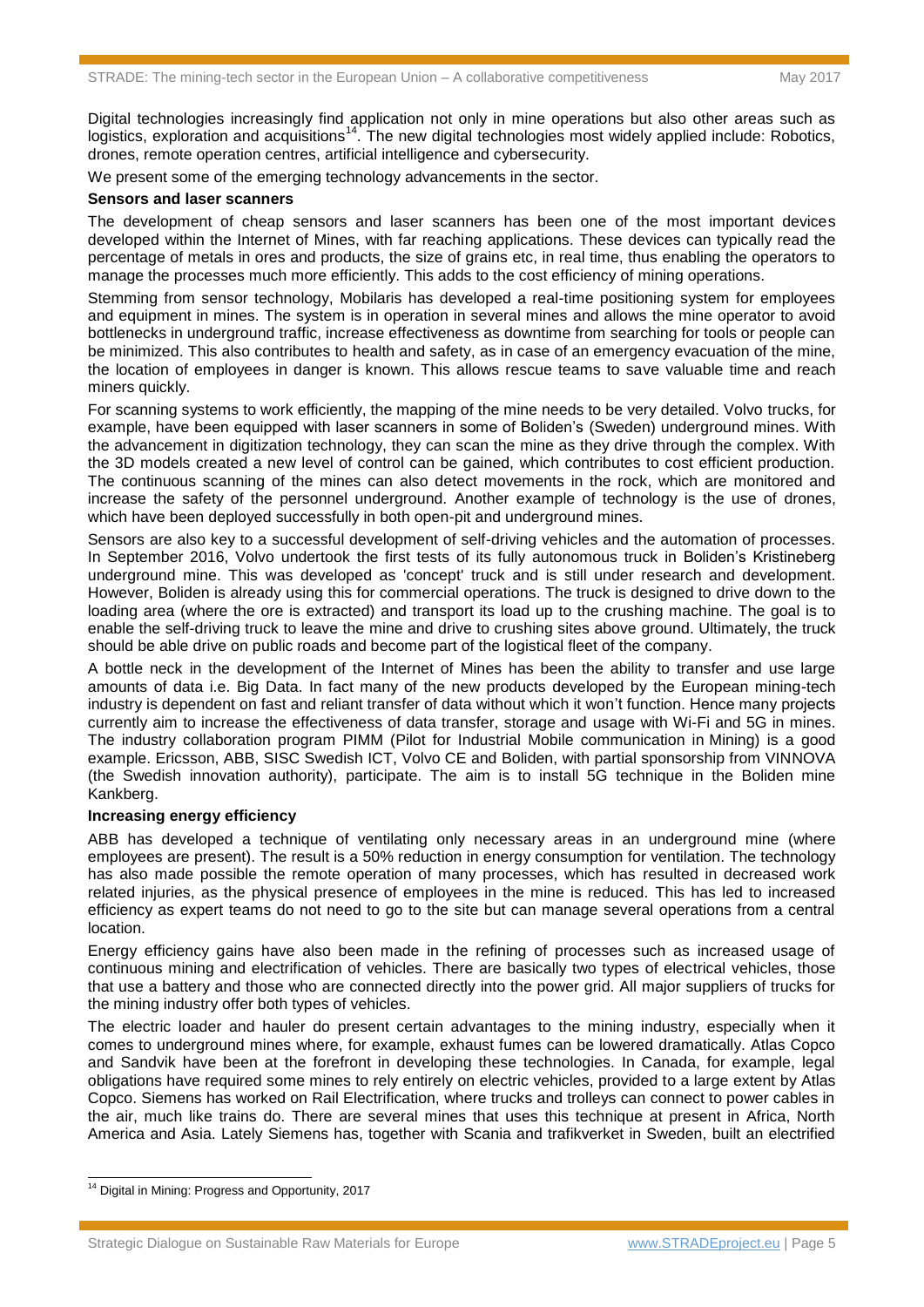road for field trials. The trials commenced in mid-2016 and is planned to go on for 2 years before a final evaluation. Similar trials are happening in the USA in cooperation with Volvo and in Germany.

#### **Virtual reality**

Another interesting new technology is virtual reality which has become a tool widely used in training of machine operators. An example of this is Oryx Simulations, a Swedish company and world leader in simulator systems for heavy-vehicle applications. The company design, develop and produce simulations for companies within but not limited to the mining industry. With the help of advanced simulators, operators can learn to handle machines in a more productive, environmentally-friendly and safe manner. Another company that uses the virtual reality within the mining industry is the Swedish company Innan AB that provides fire safety education.

#### **Mobile labs**

A trend that should have a positive impact on the mining industry is mobile labs. These container labs will enable companies to be much more efficient in the field. For example, exploration teams on the ground can modify drill plans much more efficiently with the feed-back from the lab at site rather than having to wait for core samples to be sent to labs and data to be sent back. Minalyzer CS has for example, constructed a geolytical core scanner that, through various techniques, can scan a drill core and analyse it onsite without having to use a laboratory.

#### **5. Operations and technology collaboration**

Many of these examples of new techniques or approaches to current operation challenges are made possible by collaborations between a mining company and one or more mining-tech companies. It is true that the long mining history in Europe has created a demand for effective equipment and supplies and a scientific base capacity (at mining universities and colleges). These institutions developed in response to problems encountered in the mines, making the long-term growth of the European mining-tech sector possible. All interview respondents for this policy brief agreed that the dialogue and cooperation between the few remaining mines and the mining-tech sector is the main factor behind the sector's continuing global successes.

Without the existence of a small, but highly competitive, European mining sector, the mining-tech companies would not be able to retain their leading position. It is a mutually beneficial, virtuous circle: without the technical solutions which mining-tech companies provide, most mines would not be competitive. Without these demanding and knowledgeable 'domestic' customers the mining-tech companies would not be able to fully understand the miner's pressing problems. Certainly, many of the mining-tech companies are global companies but having a European mining industry base is still important; it is valuable and necessary to maintain their long-term competitiveness. To support the mining-tech sector it is necessary to maintain a thriving mining industry in Europe. Otherwise the European mining-tech industry runs the real risk of gradually losing its leading position. The mining-tech industry may be forced to move to other regions where it can be close to its customers.

Further of note from the interviews is, that indirectly, society's increasing demand for less environmentally damaging mines, as well as the trade unions' efforts for safer working environments have in the long term contributed to the successes of the mining-tech sector and the survival of the European mines. These increasing demands have forced both these sectors to take necessary steps, ahead of most of their global competitors, and in the long run given a competitive advantage. These have included more efficient extraction processes, effective monitoring of onsite operations and personnel, as well investing in energy efficient machines and processes.

Research and development is certainly a corner stone of the cooperation that exists between mining companies and the mining-tech firms. The cooperation seems to work best when the three parties, the mining companies, the equipment manufacturers and government authorities share values and believe in the virtues of metals and mining to the good of the entire society. The potential success of this cooperation is further dependent on the participants sharing their knowledge and willingness to draw on their respective experience to make sure that the end result is optimal in relation to given circumstances and limits<sup>15</sup>. This should not be confused with giving away research, but within a specific development project all participants within the project benefit from an openness between the companies involved. Hence, companies that are competitors will rarely be found within the same project, as they will endeavour to safeguard their trade secrets. As the examples in the previous section illustrated, in most cases one mining company will work with a mining-tech company to develop technology to suit its needs. Once the solution becomes viable and

<sup>&</sup>lt;sup>15</sup> EU and member state support for the mining sector is discussed in STRADE Policy Brief 06/2017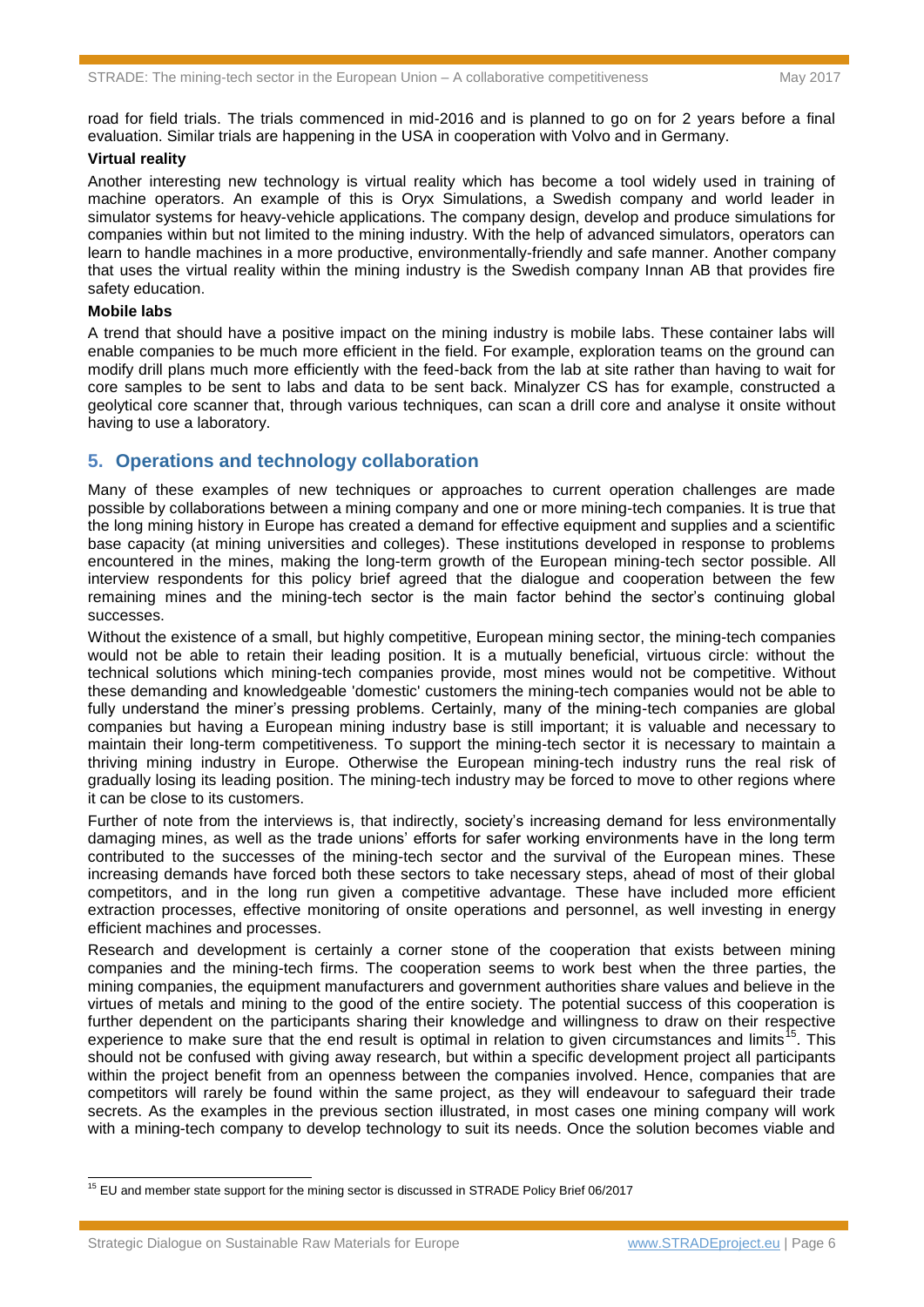tested, it is likely to be picked up by other mining companies, and mining-tech competitors may build similar products for sale.

The cluster can be greatly supported by cross-sectorial approaches. For example: the mining sector can learn from the interactive entertainment industry (video/computer game industry). The latest virtual reality technologies, video/computer games and the visualisation technologies can improve profitability, environmental performance and reduce health and safety risks in mining.

A recent workshop in Skellefteå (northern Sweden) revealed that the distance between the two industries is not as wide as one might think. A mutually productive cross fertilization of ideas and solutions can be considered. In fact, the Swedish Geological Survey (SGU) already uses the interactive industry: through the computer game 'Minecraft'<sup>16</sup>, SGU built a version that teaches players (including children) about geology. This aids SGU to reach one of its stated goals, to teach society about geology.

One emerging threat to European mining, highlighted by an interview, is the increasing importance of proprietary technologies in mining. The largest global mining companies are developing their own technologies and increasing their internal R&D expenditures. If Anglo American, BHP Billiton, Rio Tinto and other global transnational mining companies develop their own technologies, this will challenge the traditional relationship between mining companies and equipment/service providers. One indication of this trend is the increase in cases where major mining companies requesting exclusive joint cooperation agreements with leading suppliers. The agreements tend to limit the access for other mining companies to techniques developed under the joint agreements.

#### **6. Conclusion**

The European mining-tech sector has been able to become a leading global industry because of the interaction between the mines and the mining-tech sector. To continue as a vital industry in the forefront, the European mining-tech sector needs to continue its R&D efforts.

The present push for and strong support of joint industry/ academia R&D activities by the European Commission is also important to maintain the leadership of the European mining-tech sector. This is discussed in more detail in STRADE [Policy Brief 06/2017.](http://www.stradeproject.eu/fileadmin/user_upload/pdf/PolicyBrief_06-2016_Nov2016_FINAL.pdf) It is less well understood that the existence of a European mining industry is fundamental not only to the future metal and mineral supply security of Europe but also to the continuing success of the mining-tech industry.

The mining cluster, including mines, mining-tech companies, local society and academia, can thrive best when considered as an integrated whole – without any one of the nodes in the cluster getting weaker. There is a need to present the cluster internationally and present a unified front to the rest of the world. Other leading mining-tech nations, such as Australia, Canada and emerging China, are already actively promoting their mining-tech clusters at conferences and industry fairs around the world.

The European mining-tech sector can play an important role globally in the environment and health & safety areas. Technologies developed in Europe in response to stricter regulations locally can be exported and used as regulations become tighter globally, giving the European mining-tech companies a competitive advantage.

While there are many national industry associations, there are only limited links and co-operation across borders between different countries. This is an area where the EU could play an active role and promote international co-operation between the major mining-tech exporters in various European countries.

<sup>&</sup>lt;sup>16</sup> BetterGeo – Minecraft with more geology,<http://www.sgu.se/en/geology-of-sweden/bettergeo-minecraft-with-more-geology/>